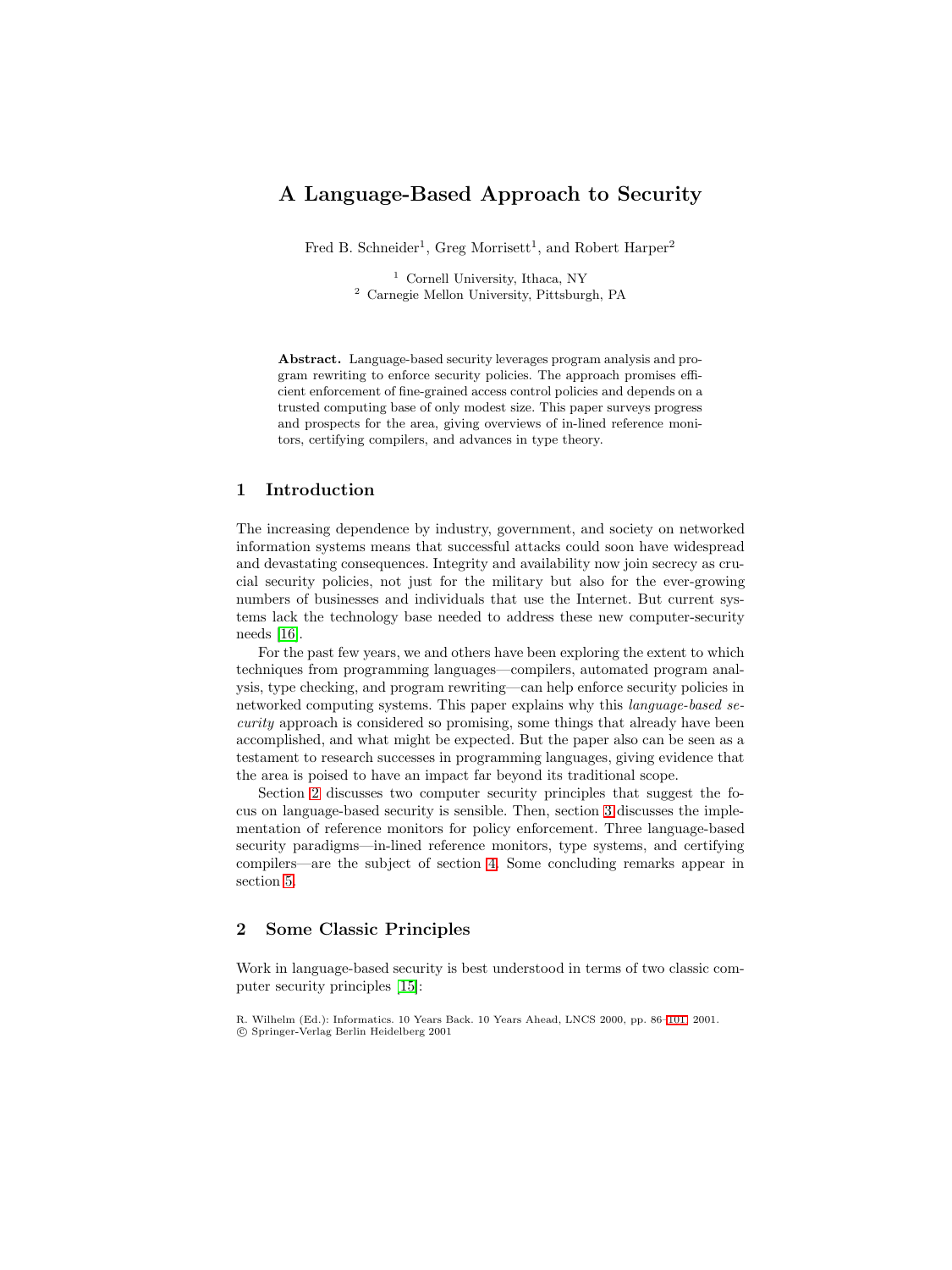- **Principle of Least Privilege.** Throughout execution, each principal should be accorded the minimum access necessary to accomplish its task.
- *Minimal Trusted Computing Base.* Assurance that an enforcement mechanism behaves as intended is greatest when the mechanism is small and simple.

These principles were first articulated over twenty-five years ago, at a time when economics dictated that computer hardware be shared and, therefore, user computations had to be protected from each other. Since it was kernelimplemented abstractions that were being shared, security policies for isolating user computations were formulated in terms of operating system objects. Moreover, in those days, the operating system kernel itself was small and simple. The kernel thus constituted a minimal trusted computing base that instantiated the Principle of Least Privilege.

Computing systems have changed radically in twenty-five years. Operating system kernels are no longer simple or small. The source code for Windows 2000, for example, comprises millions of lines of code. One reason today's operating systems are so large is to support basic services (*e.g.*, windowing, graphics, distributed file systems) needed for the varied tasks they now perform. But another reason is performance—subsystems are no longer isolated from each other to avoid expensive context switches during execution. For example, the graphics subsystem of Windows is largely contained within the kernel's address space(!) to reduce the cost of invoking common drawing routines. So operating system kernels today constitute an unmanageably large and complicated computing base—a far cry from the minimal trusted computing base we seek.

Moreover, today's operating system kernels enforce only coarse-grained policies.

- **–** Almost all code for a given machine is run on behalf of a single user, and principals are equated with users. Consequently, virtually all code runs as a single principal under a single policy (*i .e.*, a single set of access permissions).
- **–** Many resources are not implemented by the operating systems kernel. Thus, the kernel is unable to enforce the policies needed for protecting most of the system's resources.

This *status quo* allows viruses, such as Melissa and the Love Bug, to propagate by hiding within an email message a script that is transparently invoked by the mailviewer application (without an opportunity for the kernel to intercede) when the message is opened.<sup>[1](#page-1-0)</sup> In short, today's operating systems do not and cannot enforce policies concerning application-implemented resources, and individual subsystems lack the clear boundaries that would enable policies concerning the resources they manage to be enforced.

<span id="page-1-0"></span> $1$  Because the script runs with all the privileges of the user that received the message, the virus is able to read the user's address book and forward copies of itself, masquerading as personal mail from a trusted friend.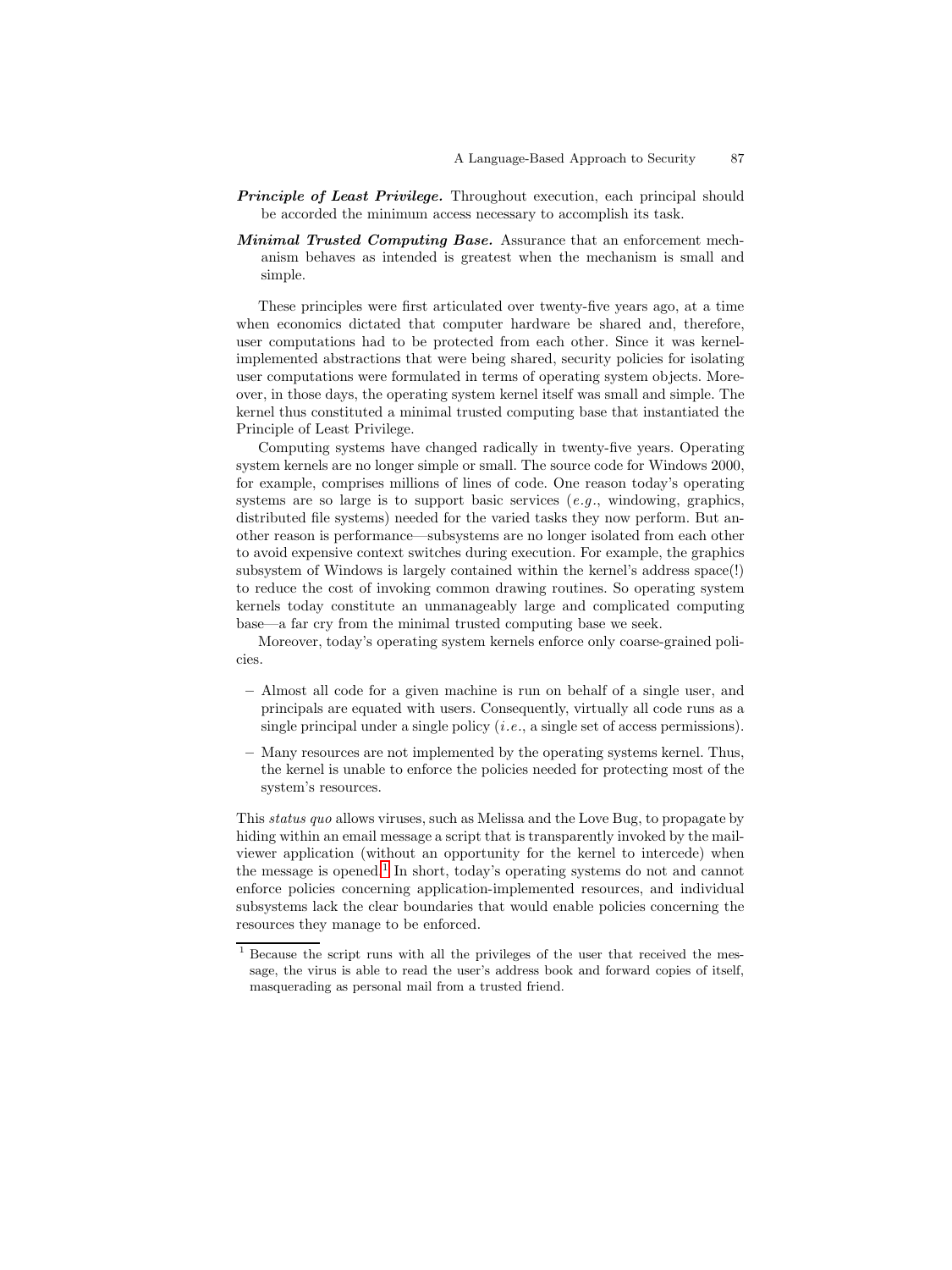Though ignored today, Principle of Least Privilege and Minimal Trusted Computing Base, remain sound and sensible principles, as they are independent of system architecture, computer speed, and the other dimensions of computer systems that have undergone radical change. Traditional operating system instantiations of these principles might no longer be feasible, but that does not preclude using other approaches to policy enforcement. Language-based security is one such approach.

# <span id="page-2-0"></span>**3 The Case for Language-Based Security**

A *reference monitor* observes execution of a target system and halts that system whenever it is about to violate some security policy of concern. Security mechanisms found in hardware and system software typically either implement reference monitors directly or are intended to facilitate the implementation of reference monitors. For example, an operating system might mediate access to files and other abstractions it supports, thereby implementing a reference monitor for policies concerning those objects. As another example, the context switch (trap) caused whenever a system call instruction is executed forces a transfer of control, thereby facilitating invocation of a reference monitor whenever a system call is executed.

To do its job, a reference monitor must be protected from subversion by the target systems it monitors. Memory protection hardware, which ensures that execution by one program cannot corrupt the instructions or data of another, is commonly used for this purpose. But placing the reference monitor and target systems in separate address spaces has a performance cost and restricts what policies can be enforced.

- **–** The performance cost results from the overhead due to context switches associated with transferring control to the reference monitor from within the target systems. The reference monitor must receive controlwhenever a target system participates in an event relevant to the security policy being enforced. In addition, data must be copied between address spaces.
- **–** The restrictions on what policies can be enforced arise from the means by which target system events cause the reference monitor to be invoked, since this restricts the vocabulary of events that can be involved in security policies. Security policies that govern operating system calls, for example, are feasible because traps accompany systems calls.

The power of the Principle of Least Privilege depends on having flexible and general notions of principal and minimum access. Any interface—not just the user/kernel interface—might define the objects governed by a security policy. And an expressive notion of principal is needed if enforcement decisions might depend on, among other things, the current state of the machine, past execution history, who authored the code, on who's behalf is the code executing, and so on.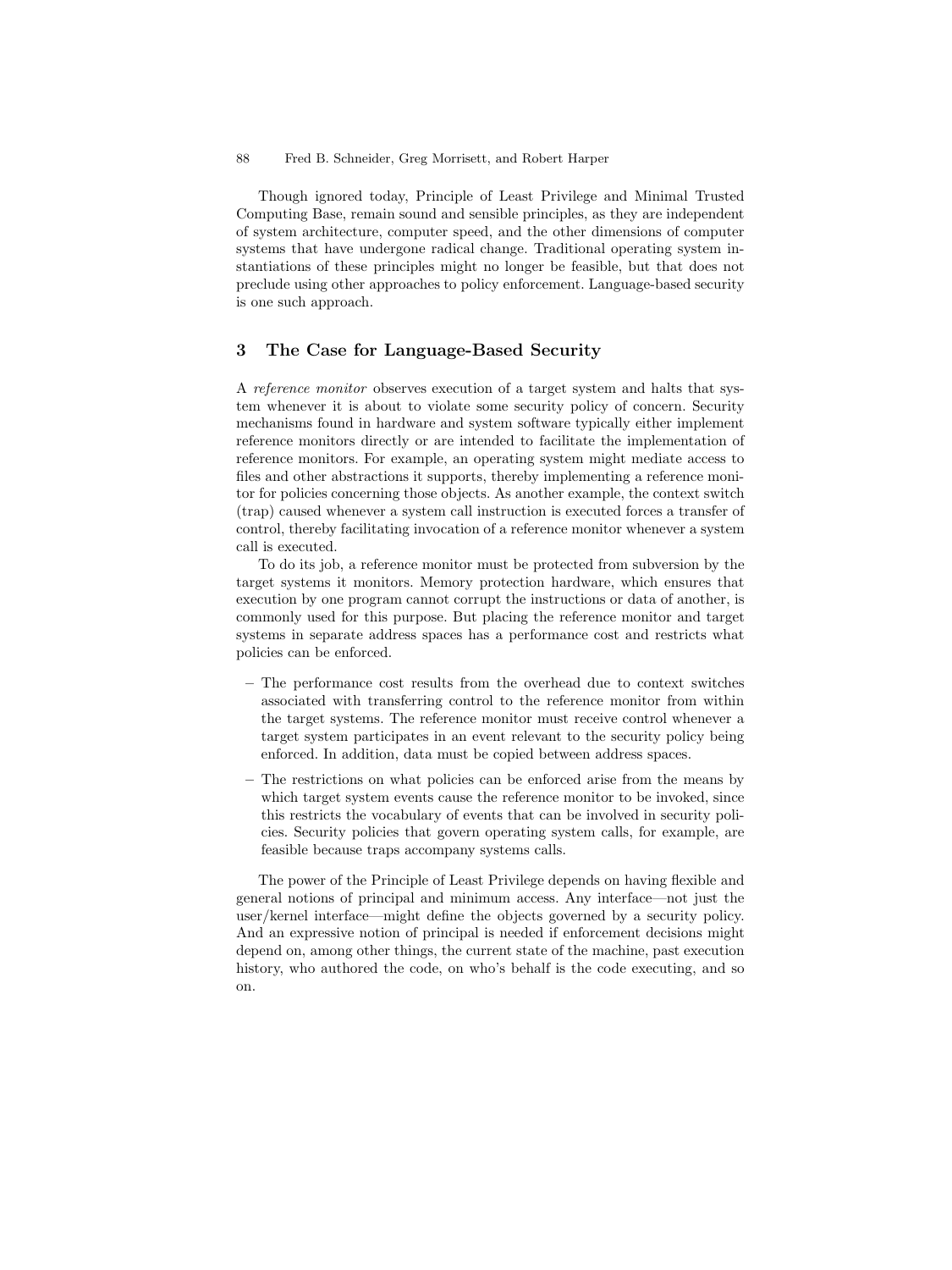Language-based security, being based on program analysis and program rewriting, supports the flexible and general notions of principal and minimum access needed in order the instantiate the Principle of Least Privilege. In particular, software, being universal, can always provide the same functionality (if not performance) as a reference monitor. An interpreter, for instance, could include not only the same checks as found in hardware or kernel-based protection mechanisms but also could implement additional checks involving the application's current and past states.

The only question, then, is one of performance. If the overhead of unadulterated interpretation is too great, then compilation technology, such as just-intime compilers, partial evaluation, run-time code generation, and profile-driven feedback optimization, can be brought to bear. Moreover, program analysis, including type-checking, dataflow analysis, abstract interpretation, and proofchecking, can be used to reason statically about the run-time behavior of code and eliminate unnecessary run-time policy enforcement checks.

Beyond supporting functionality equivalent to hardware and kernel-supported reference monitoring, the language-based approach to security offers other benefits. First, language-based security yields policy enforcement solutions that can be easily extended or changed to meet new, application-specific demands. Second, if a high-level language (such as Java or ML) is the starting point, then linguistic structures, such as modules, abstract data types, and classes, allow programmers to specify and encapsulate application-specific abstractions. These same structures can then provide a vocabulary for formulating fine-grained security policies. Language-based security is not, however, restricted to systems that have been programmed in high-level languages. In fact, much work is directed at enforcing policies on object code because (i) the trusted computing base is smaller without a compiler and (ii) policies can then be enforced on programs for which no source code is available.

### **EM Security Policies**

A program analyzer operating on program text (source or object code) has more information available about how that program could behave than does a reference monitor observing a single execution.[2](#page-3-0) This is because the program text is a terse representation of all possible behaviors and, therefore, contains information—about alternatives and the future—not available in any single execution. It would thus seem that, ignoring questions of decidability, program analysis can enforce policies that reference monitors cannot. To make the relationship precise, the class of security policies that reference monitors can enforce was characterized in [\[17\]](#page-15-3), as follows.

A *security policy* defines execution that, for one reason or another, has been deemed unacceptable. Let EM (for  $E$ xecution Monitoring) be the class of security policies that can be enforced by monitoring execution of a target system and

<span id="page-3-0"></span> $^{\rm 2}$  We are assuming that a reference monitor sees only security-relevant actions and values. Once the entire state of the system becomes available, then the reference monitor would have access to the program text.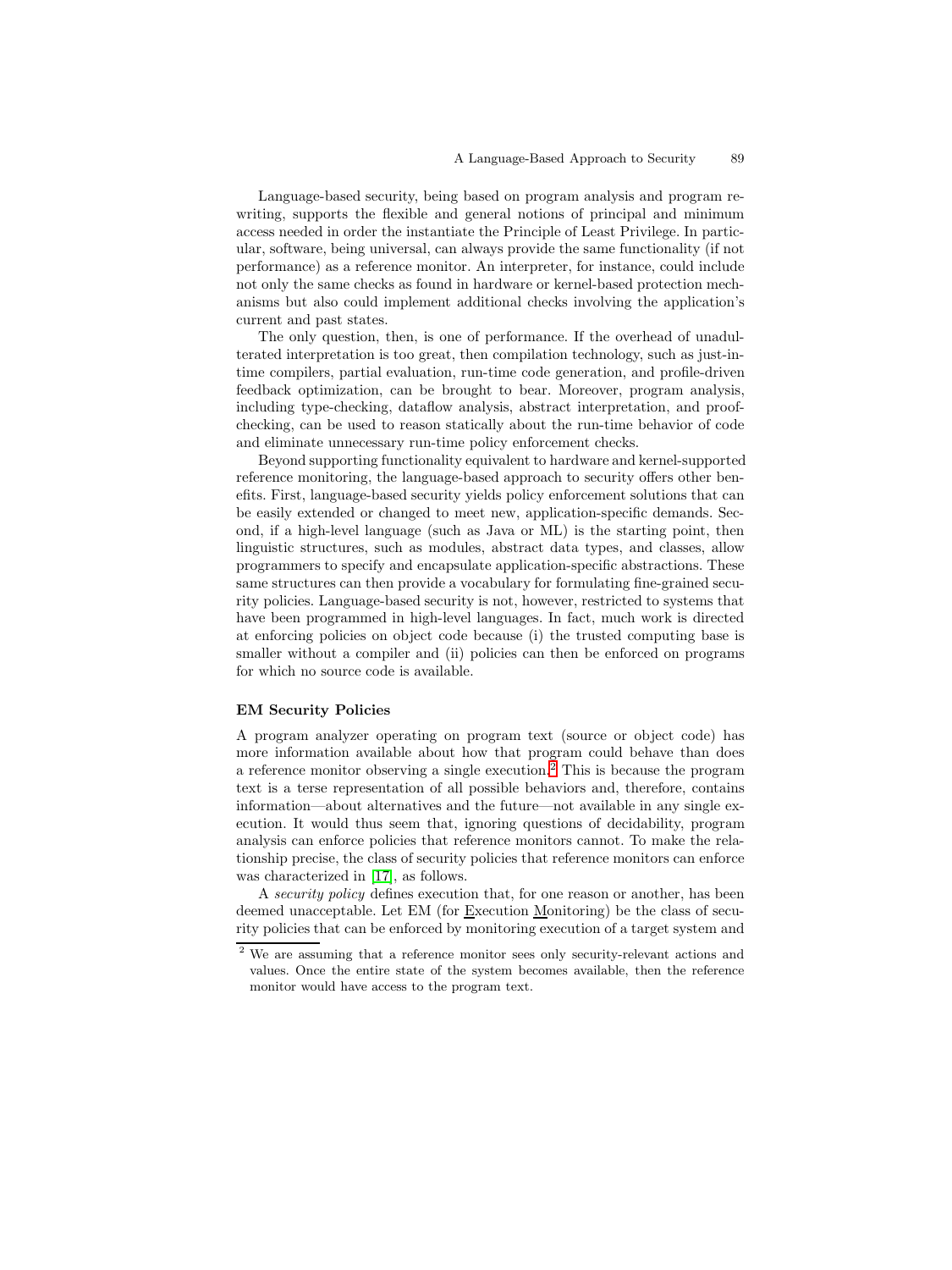terminating execution that is about to violate the security policy being enforced. Clearly, EM includes those policies that can be enforced by security kernels, reference monitors, firewalls, and most other operating system and hardware-based enforcement mechanisms that have appeared in the literature. Target systems may be objects, modules, processes, subsystems, or entire systems; the execution steps monitored may range from fine-grained actions (such as memory accesses) to higher-level operations (such as method calls) to operations that change the security-configuration and thus restrict subsequent execution.

Mechanisms that use more information than would be available only from monitoring a target system's execution are, by definition, excluded from EM. Information provided to an EM mechanism is thus insufficient for predicting future steps the target system might take, alternative possible executions, or all possible target system executions. Therefore, compilers and theorem-provers, which analyze a static representation of a target system to deduce information about all of its possible executions, are not considered EM mechanisms. Also excluded from EM are mechanisms that modify a target system before executing it. The modified target system would have to be "equivalent" to the original (except for aborting executions that would violate the security policy of interest), so a definition for "equivalent" is thus required to analyze this class of mechanisms.

We represent target system executions by finite and infinite sequences, where Ψ denotes a universe of all possible finite and infinite sequences. The manner in which executions are represented is irrelevant here. Finite and infinite sequences of atomic actions, of higher-level system steps, of program states, or of state/action pairs are all plausible alternatives. A target system S defines a subset  $\Sigma_S$  of  $\Psi$  corresponding to the executions of S.

A characterization of EM-enforceable security policies is interesting only if the definition being used for "security policy" is broad enough so that it does not exclude things usually considered security policies.<sup>[3](#page-4-0)</sup> Also, the definition must be independent of how EM is defined, for otherwise the characterization of EMenforceable security policies would be a tautology, hence uninteresting. We therefore adopt the following.

**Definition of Security Policy:** A *security policy* is specified by giving a predicate on sets of executions. A target system S *satisfies* security policy P if and only if  $\mathcal{P}(\Sigma_S)$  equals *true*.

By definition, enforcement mechanisms in EM work by monitoring execution of the target. Thus, any security policy  $P$  that can be enforced using a mechanism from EM must be specified by a predicate of the form

$$
\mathcal{P}(\Pi): (\forall \sigma \in \Pi: \widehat{\mathcal{P}}(\sigma)) \tag{1}
$$

<span id="page-4-1"></span>where  $\hat{\mathcal{P}}$  is a predicate on (individual) executions.  $\hat{\mathcal{P}}$  formalizes the criteria used by the enforcement mechanism for deciding to terminate an execution that would otherwise violate the policy being enforced. In [\[1\]](#page-14-0) and the literature on lineartime concurrent program verification, a set of executions is called a *property* if

<span id="page-4-0"></span><sup>&</sup>lt;sup>3</sup> However, there is no harm in being liberal about what is considered a security policy.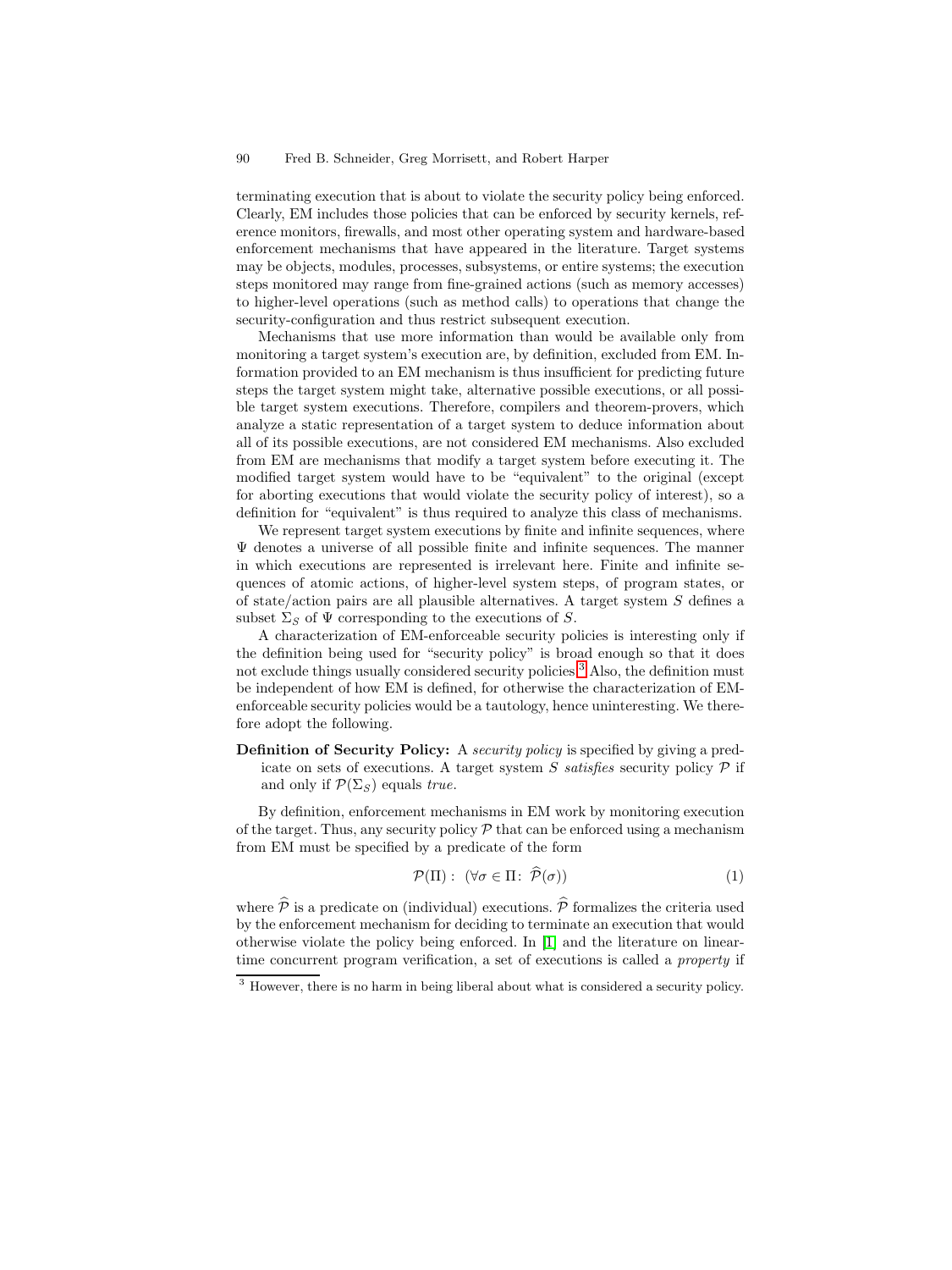set membership is determined by each element alone and not by other members of the set. Using that terminology, we conclude from [\(1\)](#page-4-1) that a security policy must be a property in order for that policy to have an enforcement mechanism in EM.

Not every security policy is a property. Some security policies cannot be defined using criteria that individualexecutions must each satisfy in isolation. For example, information flow policies often characterize sets that are not proper-ties (as proved in [\[10\]](#page-14-1)). Whether information flows from variable x to y in a given execution depends, in part, on what values  $y$  takes in other possible executions (and whether those values are correlated with the value of  $x$ ). A predicate to specify such sets of executions cannot be constructed only using predicates defined on single executions in isolation.

Not every property is EM-enforceable. Enforcement mechanisms in EM cannot base decisions on possible future execution, since that information is, by definition, not available to such a mechanism. Consider security policy  $P$  of [\(1\)](#page-4-1), and suppose  $\sigma'$  is the prefix of some finite or infinite execution  $\sigma$  where  $\mathcal{P}(\sigma) = true$ and  $\mathcal{P}(\sigma') = \text{false}$  hold. Because execution of a target system might terminate before  $\sigma'$  is extended into  $\sigma$ , an enforcement mechanism for  $P$  must prohibit  $\sigma'$ (even though supersequence  $\sigma$  satisfies  $\widehat{\mathcal{P}}$ ).

We can formalize this requirement as follows. For  $\sigma$  a finite or infinite execution having *i* or more steps, and  $\tau'$  a finite execution, let

- σ[..i] denote the prefix of σ involving its first i steps
- $\tau'$   $\sigma$  denote execution  $\tau'$  followed by execution  $\sigma$

and define  $\Pi^-$  to be the set of all finite prefixes of elements in set  $\Pi$  of finite and/or infinite sequences. Then, the above requirement for  $P$ —that  $P$  is *prefix closed*—is:

$$
(\forall \tau' \in \Psi^- : \neg \widehat{\mathcal{P}}(\tau') \Rightarrow (\forall \sigma \in \Psi : \neg \widehat{\mathcal{P}}(\tau' \sigma))) \tag{2}
$$

<span id="page-5-0"></span>Finally, note that any execution rejected by an enforcement mechanism must be rejected after a finite period. This is formalized by:

$$
(\forall \sigma \in \Psi : \neg \widehat{\mathcal{P}}(\sigma) \Rightarrow (\exists i : \neg \widehat{\mathcal{P}}(\sigma[..i]))) \tag{3}
$$

<span id="page-5-1"></span>Security policies satisfying [\(1\)](#page-4-1), [\(2\)](#page-5-0), and [\(3\)](#page-5-1) are *safety properties* [\[8\]](#page-14-2), properties stipulating that no "bad thing" happens during any execution. Formally, a property  $\Gamma$  is defined in [\[9\]](#page-14-3) to be a safety property if and only if, for any finite or infinite execution  $\sigma$ ,

$$
\sigma \notin \Gamma \Rightarrow (\exists i: (\forall \tau \in \Psi \colon \sigma[..i] \tau \notin \Gamma)) \tag{4}
$$

<span id="page-5-2"></span>holds. This means that  $\Gamma$  is a safety property if and only if  $\Gamma$  can be characterized using a set of finite executions that are prefixes of all executions excluded from Γ. Clearly, a security policy  $P$  satisfying [\(1\)](#page-4-1), [\(2\)](#page-5-0), and [\(3\)](#page-5-1) has such a set of finite prefixes—the set of prefixes  $\tau' \in \Psi^-$  such that  $\neg \mathcal{P}(\tau')$  holds—so  $\mathcal P$  is satisfied<br>by sets that are sefaty properties associating to (4) by sets that are safety properties according to [\(4\)](#page-5-2).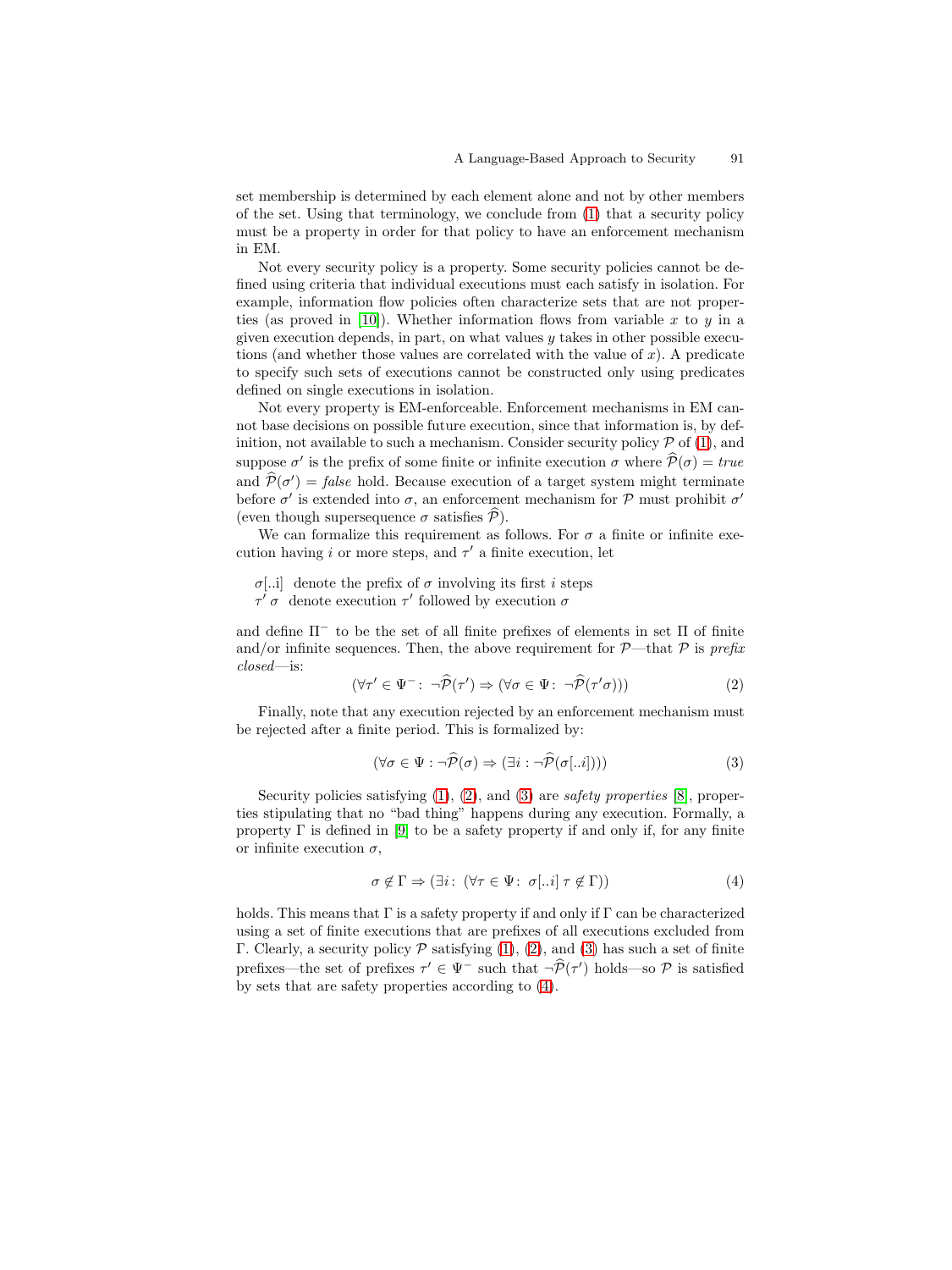The above analysis of enforcement mechanisms in EM has established:

**Non EM-Enforceable Security Policies:** If the set of executions for a security policy  $P$  is not a safety property, then an enforcement mechanism from EM does not exist for P.

One consequence is that ruling-out additional executions never causes an EMenforceable policy to be violated, since ruling-out executions never invalidates a safety property. Thus, an EM enforcement mechanism for any security policy  $\mathcal{P}'$  satisfying  $\mathcal{P}' \Rightarrow \mathcal{P}$  also enforces security policy  $\mathcal{P}$ . However, a stronger policy  $\mathcal{P}'$  might proscribe executions that do not violate  $\mathcal{P}$ , so using  $\mathcal{P}'$  is not without potentially significant adverse consequences. The limit case, where  $\mathcal{P}'$  is satisfied only by the empty set, illustrates this problem.

Second, Non EM-Enforceable Security Policies implies that EM mechanisms compose in a natural way. When multiple EM mechanisms are used in tandem, the policy enforced by the aggregate is the conjunction of the policies that are enforced by each mechanism in isolation. This is attractive, because it enables complex policies to be decomposed into conjuncts, with a separate mechanism used to enforce each of the component policies.

We can use the Non EM-Enforceable Security Policies result to see whether or not a given security policy might be enforced using a reference monitor (or some other form of execution monitoring). For example, access control policies, which restrict what operations principals can perform on objects, define safety properties. (The set of proscribed partial executions contains those partial executions ending with an unacceptable operation being attempted.) Information flow policies do not define sets that are properties (as discussed above). And, availability policies, if taken to mean that no principal is forever denied use of some given resource, is not a safety property—any partial execution can be extended in a way that allows a principal to access the resource, so the defining set of proscribed partial executions that every safety property must have is absent. Thus we conclude that access control policies can be enforced by reference monitors but neither information flow nor availability policies (as we formulated them) can be.

# <span id="page-6-0"></span>**4 Enforcing Security Policies**

The building blocks of language-based security are program rewriting and program analysis. By rewriting a program, we can ensure that the result is incapable of exhibiting behavior disallowed by some security policy at hand. And by analyzing a program, we ensure only those programs that cannot violate the policy are ever given an opportunity to be executed.

That is the theory. Actual embodiments of the language-based security vision invariably combine program rewriting and program analysis. Today's research efforts can be grouped into two schools. One—in-lined reference monitors takes program rewriting as a starting point; the other—type-safe programming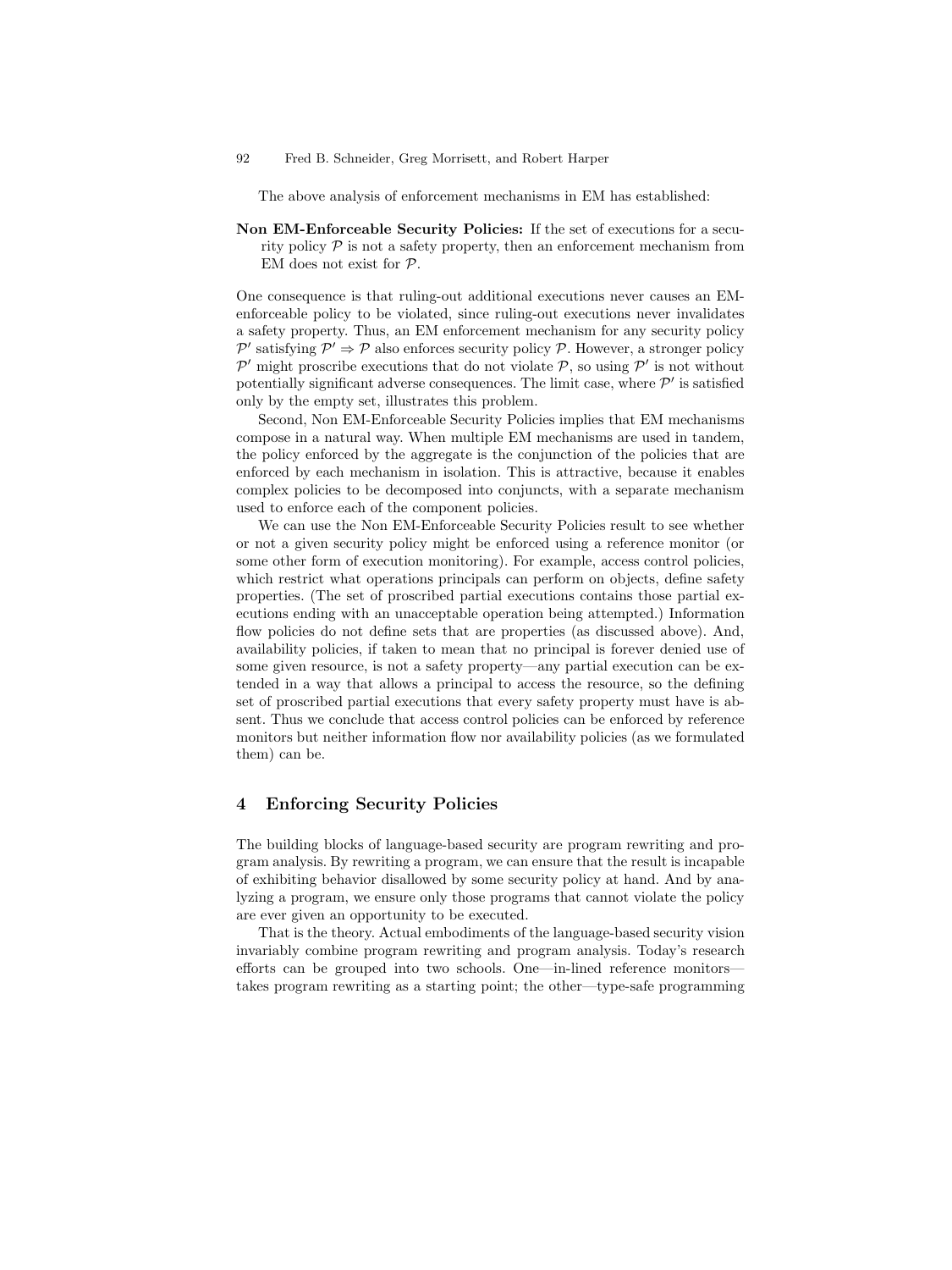languages—takes program analysis, as a starting point. In what follows, we discuss the strengths and weaknesses of each of these schools. We then discuss an emerging approach—certifying compilation—and how the combination of all three techniques (rewriting, analysis, and certification) yield a comprehensive security framework.

### **4.1 In-Lined Reference Monitors**

An alternative to placing the reference monitor and the target system in separate address spaces is to modify the target system code, effectively merging the reference monitor in-line. This is, in effect, what is done by software-fault isolation (SFI), which enforces the security policy that prevents reads, writes, or branches to memory locations outside of certain predefined memory regions associated with a target system [\[20\]](#page-15-4). But a reference monitor for any EM security policy could be merged into a target application, provided the target can be prevented from circumventing the merged code.

Specifying such an *in-lined reference monitor* (IRM) involves defining [\[6\]](#page-14-4)

- **–** *security events*, the policy-relevant operations that must be mediated by the reference monitor;
- **–** *security state*, information stored about earlier security events that is used to determine which security events can be allowed to proceed; and
- **–** *security updates*, program fragments that are executed in response to security events and that update the security state, signal security violations, and/or take other remedial action  $(e.g., block)$

A load-time, trusted *IRM rewriter* merges checking code into the application itself, using program analysis and program rewriting to protect the integrity of those checks. The IRM rewriter thus produces a *secured application*, which is guaranteed not to take steps violating the security policy being enforced. Notice, with the IRM approach, the conjunction of two policies can be enforced by passing the target application through the IRM rewriter twice in succession once for each policy. And also, by keeping policy separate from program, the approach makes it easier to reason about and evolve the security of a system.

Experiments with two generations of IRM enforcement suggest that the approach is quite promising. SASI (Security Automata SFI Implementation), the first generation, comprised two realizations [\[5\]](#page-14-5). One transformed Intel x86 assembly language; the other transformed Java Virtual Machine Language (JVML). Second generation IRM enforcement tools PoET/PSLang, (Policy Enforcement Toolkit/Policy Specification Language) transformed JVML [\[6\]](#page-14-4).

The x86 SASI prototype works with assembly language output of the GNU gcc C compiler. Object code produced by gcc observes certain register-usage conventions, is not self-modifying, and is guaranteed to satisfy two assumptions: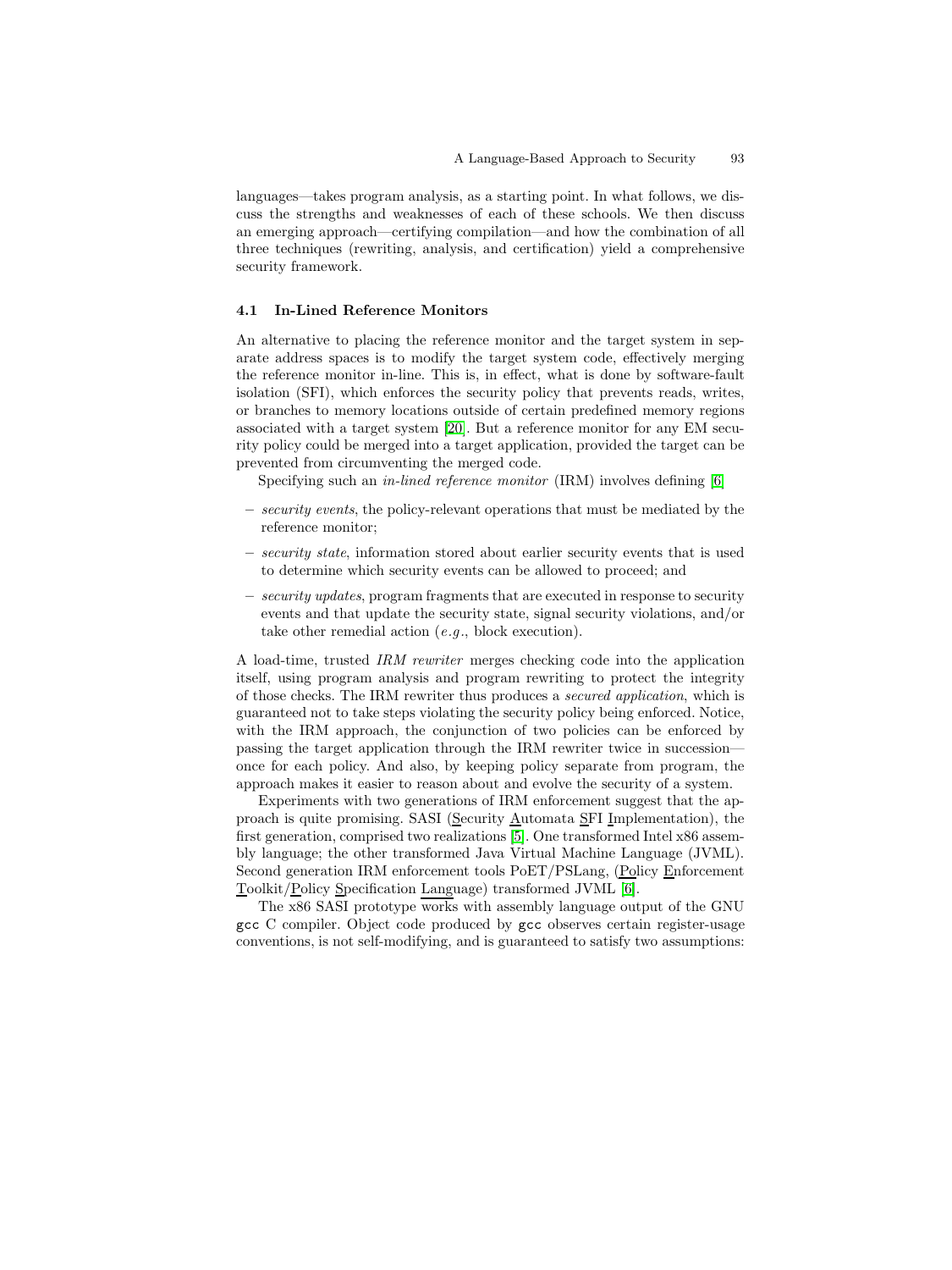- 94 Fred B. Schneider, Greg Morrisett, and Robert Harper
- **–** Program behavior is insensitive to adding stutter-steps (*e.g .*, nop's).
- **–** Variables and branch-targets are restricted to the set of labels identified by gcc during compilation.

These restrictions considerably simplify the task of preventing code for checking and for security updates from being corrupted by the target system. In particular, it suffices to apply x86 SASI with the simple memory-protection policy enforced by SFI in order to obtain target-system object code that cannot subvert merged-in security state or security updates.

The JVML SASI prototype exploits the type safety of JVML programs to prevent merged-in variables and state from being corrupted by the target system in which it resides. In particular, variables that JVML SASI adds to a JVML object program are inaccessible to that program by virtue of their names and types; and code that JVML SASI adds cannot be circumvented because JVML type-safety prevents jumps to unlabeled instructions—these code fragments are constructed so they do not contain labels.[4](#page-8-0)

The type-safety of JVML also empowers the JVML SASI user who is formulating a security policy that concerns application abstractions. JVML instructions contain information about classes, objects, methods, threads, and types. This information is made available (though platform-specific functions) to the author of a security policy. Security policies for JVML SASI thus can define permissible computations in terms of these application abstractions. In contrast, x86 code will contain virtually no information about a C program it represents, so the author of a security policy for x86 SASI may be forced to synthesize application events from sequences of assembly language instructions.

Experience with the SASI prototypes has proved quite instructive. A reference monitor that checks every machine language instruction initially seemed like a powerful basis for defining application-specific security policies. But we learned from SASI that, in practice, this power is difficult to harness. Most x86 object code, for example, does not make explicit the application abstractions that are being manipulated by that code. There is no explicit notion of a "function" in x86 assembly language, and "function calls" are found by searching for code sequences resembling the target system's calling convention. The author of a security policy thus finds it necessary to embed a disassembler (or event synthesizer) within a security policy description. This is awkward and error-prone.

One solution would be to obtain IRM enforcement by rewriting high-level language programs rather than object code. Security updates could be merged into the high-level language program (say) for the target system rather than being merged into the object code produced by a compiler. But this is unattractive because an IRM rewriter that modifies high-level language programs adds a compiler to the trusted computing base. The approach taken in JVML SASI seemed the more promising, and it (along with a desire for a friendlier language

<span id="page-8-0"></span> $^4$  JVML SASI security policies must also rule out indirect ways of compromising the  $\,$ variables or circumventing the code added for policy enforcement. For example, JVML's dynamic class loading and program reflection must be disallowed.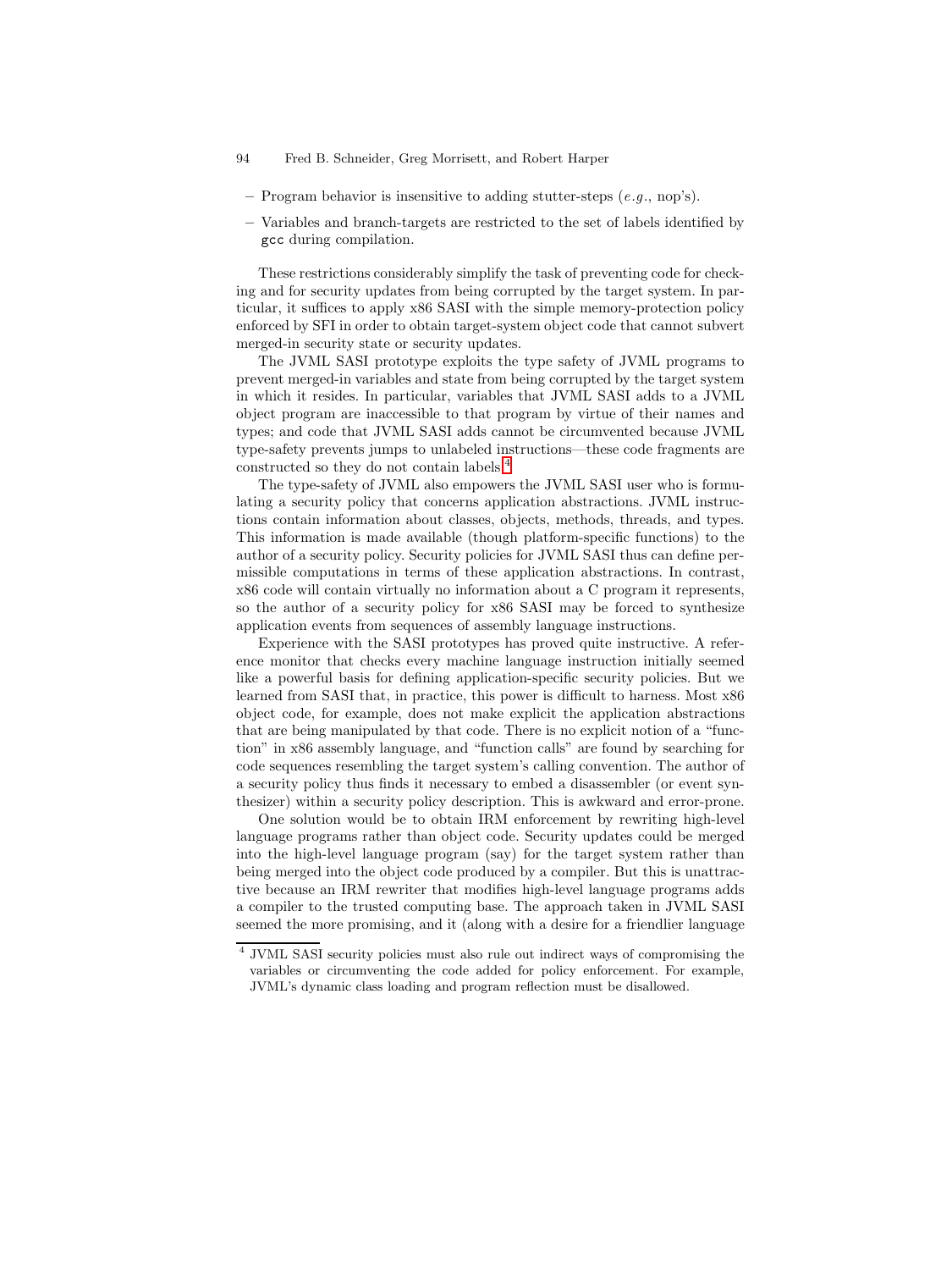for policy specification) was the motivation for PoET/PSLang. The lesson is to rely on annotations of the object code that are easily checked and that expose application abstractions. And that approach is not limited to JVML code or even to type-safe high-level languages. Object code for x86 could include the necessary annotations by using TAL [\[11\]](#page-14-6) (discussed below).

#### **4.2 Type Systems**

Type-safe programming languages, such as ML, Modula, Scheme, or Java, ensure that operations are only applied to appropriate values. They do so by guaranteeing a number of inter-related safety properties, including *memory safety* (programs can only access appropriate memory locations) and *control safety* (programs can only transfer control to appropriate program points).

Type systems that support type abstraction then allow programmers to specify new, abstract types along with signatures for operations that prevent unauthorized code from applying the wrong operations to the wrong values. For example, even if we represent file descriptors as integers, we can use type abstraction to ensure that only integers created by our implementation are passed to file-descriptor routines. In this respect, type systems, like IRMs, can be used to enforce a wider class of fine-grained, application-specific access policies than operating systems. In addition, abstract type signatures provide the means to enrich the vocabulary of an enforcement mechanism in an application-specific way.

The key idea underlying the use of type systems to enforce security policies is to shift the burden of proving that a program complies with a policy from the code recipient (the end user) to the code producer (the programmer). Not only are familiar run-time mechanisms (*e.g .*, address space isolation) insufficiently expressive for enforcing fine-grained security policies but, to the extent that they work at all, these mechanisms impose the burden of enforcement on the end user through the imposition of dynamic checks. In contrast, type-based methods impose on the programmer the burden of demonstrating compliance with a given security policy. The programmer must write the program in conformance with the type system; the end user need only type check the code to ensure that it is safe to execute.

The only run-time checks required in a type-based framework are those necessary for ensuring soundness of the type system itself. For example, the type systems of most commonly-used programming languages do not attempt to enforce value-range restrictions, such as the requirement that the index into an array is within bounds. Instead, any integer-valued index is deemed acceptable but a run-time check is imposed to ensure that memory safety is preserved.

However, it is important to note that the need to dynamically check values, such as array indices, is not inherent to type systems. Rather, the logics underlying today's type systems are too weak, so programmers are unable to express the conditions necessary to ensure soundness statically. This is largely a matter of convenience, though. It is possible to construct arbitrarily expressive type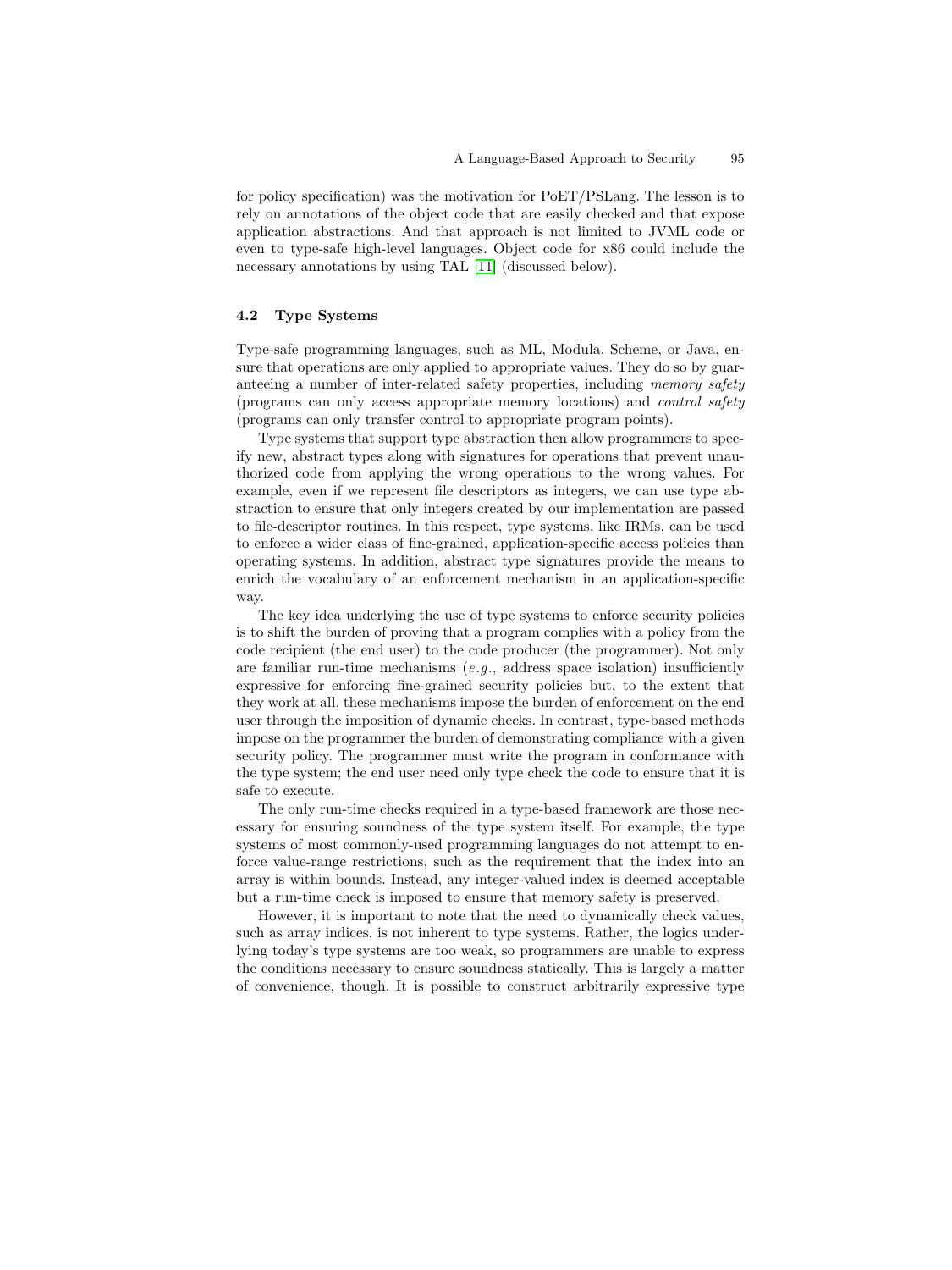systems with the power of any logic. Such type systems generally require sophisticated theorem provers and programmer guidance in the construction of a proof of type soundness. For example, recent work on dependent type systems [\[3](#page-14-7)[,21\]](#page-15-5) extends type checking to include the expression of value-range restrictions sufficient to ensure that array bounds checks may (in many cases) be eliminated, but programmers must add additionaltyping annotations (*e.g .*, loop invariants) to aid the type checker.

Fundamentally, the only limitation on the expressiveness of a type system is the effort one is willing to expend demonstrating type correctness. Keep in mind that this is a matter of proof—the programmer must demonstrate to the checker that the program complies with the safety requirements of the type system. In practice, it is common to restrict attention to type systems for which checking is computable with a reasonable complexity bound, but more advanced programming systems such as NuPRL [\[3\]](#page-14-7) impose no such restrictions and admit arbitrary theorem proving for demonstrating type safety.

In summary, advances in the design of type systems now make it possible to express useful security properties and to enforce them in a lightweight fashion, all the while minimizing the burden on the end user to enforce memory and control safety.

### **4.3 Certifying Compilers**

Until recently, the primary weakness of type-based approaches to ensuring safety has been that they relied on

*High-Level Language Assumption.* The program must be written in a programming language having a well-defined type system and operational semantics.

In particular, the programmer is obliged to write code in the high-level language, and the end user is obliged to correctly implement both its type system (so that programs can be type checked) and its operationalsemantics (so that it can be executed). These consequences would have questionable utility if they substantially increased the size of the trusted computing base or they reduced the flexibility with which systems could be implemented. But they don't have to. Recent developments in compiler technology are rapidly obviating the High-Level Language Assumption without sacrificing the advantages of type-based approaches. We now turn to that work.

A *certifying compiler* is a compiler that, when given source code satisfying a particular security policy, not only produces object code but also produces a *certificate*—machine-checkable evidence that the object code respects the policy. For example, Sun's javac compiler takes Java source code that satisfies a typesafety policy, and it produces JVML code that respects type-safety. In this case, the "certificate" is the type information embedded within the JVML bytecodes.

Certifying compilers are an important tool for policy enforcement because they do their job from outside the trusted computing base. To verify that the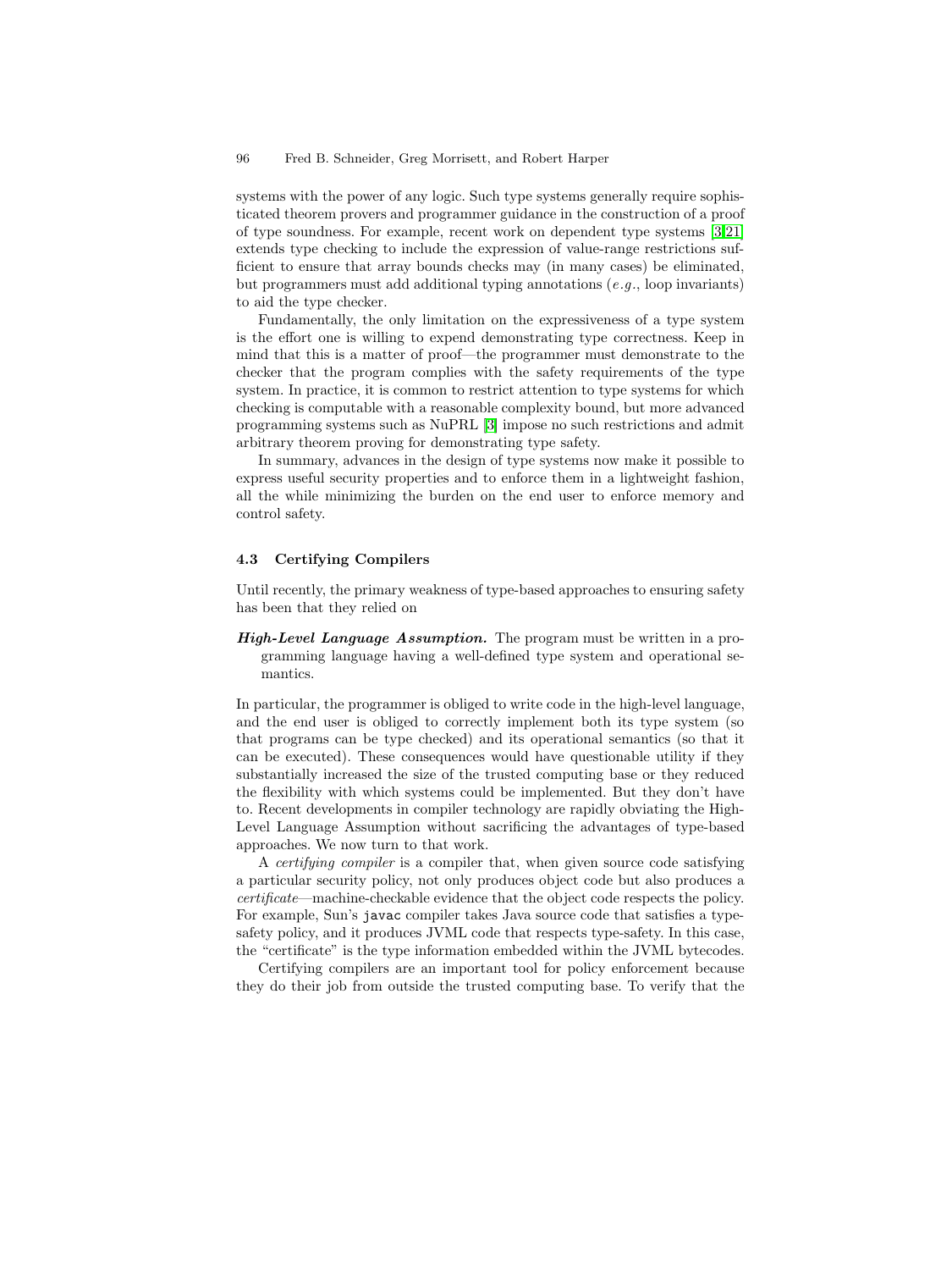output object code of a certifying compiler respects some policy, an automated *certificate checker* (that is part of the trusted computing base) is employed. The certificate checker analyzes the output of the certifying compiler and verifies that this object code is consistent with the characterization given in a certificate. For example, a JVML bytecode verifier can ensure that bytecodes are type-safe independent of the Java compiler that produced them.

Replacing a trusted compiler with an untrusted certifying compiler plus a trusted certificate checker is advantageous because a certificate checker, including type-checkers or proof-checkers, is typically much smaller and simpler than a program that performs the analysis and transformations needed to generate certified code. Thus, the resulting architecture has a smaller trusted computing base than would an architecture that employed a trusted compiler or analysis.

Java is perhaps the most widely disseminated example of this certifying compiler architecture. But the policy supported by the Java architecture is restricted to a relatively primitive form of type-safety, and the bytecode language is still high-level, requiring either an interpreter or just-in-time compiler for execution.

The general approach of certifying compilation is really quite versatile. For instance, building on the earlier work of the TIL compiler [\[19\]](#page-15-6), Morrisett *et al .* showed that it is possible to systematically build type-based, certifying compilers for high-level languages that produce Typed Assembly Language (TAL) for concrete machines (as opposed to virtualmachines) [\[12\]](#page-14-8). Furthermore, the type system of TAL supports some of the refinements, such as value ranges, needed to avoid the overhead of dynamic checks. Nonetheless, as it stands today, the set of security policies that TAL can enforce are essentially those that can be realized through traditional notions of type-safety.

Perhaps the most aggressive instance of certifying compilers was developed by Necula and Lee, who were the first to move beyond implicit typing annotations and develop an architecture in which certificates were explicit. The result, called Proof-Carrying Code (PCC) [\[13](#page-15-7)[,14\]](#page-15-8), enjoys a number of advantages over previous work. In particular, the axioms, inference rules, and proofs of PCC are represented as terms in a meta-logical programming language called LF [\[7\]](#page-14-9), and certificate checking corresponds to LF type-checking. The advantages of using a meta-logical language are twofold:

- **–** It is relatively simple to customize the logic by adding new axioms or inference rules.
- **–** Meta-logical type checkers can be quite small, so in principle a PCC-based system can have an extremely small trusted computing base. For example, Necula implemented an LF type checker that is about 6 pages of C code [\[13\]](#page-15-7).

Finally, unlike the JVML or TAL, PCC is not limited to enforcing traditional notions of type safety. It is also not limited to EM policies. Rather, as long as the logic is expressive enough to state the desired policy, and as long as the certifying compiler can construct a proof in that logic that the code will respect the policy, then a PCC-based system can check conformance.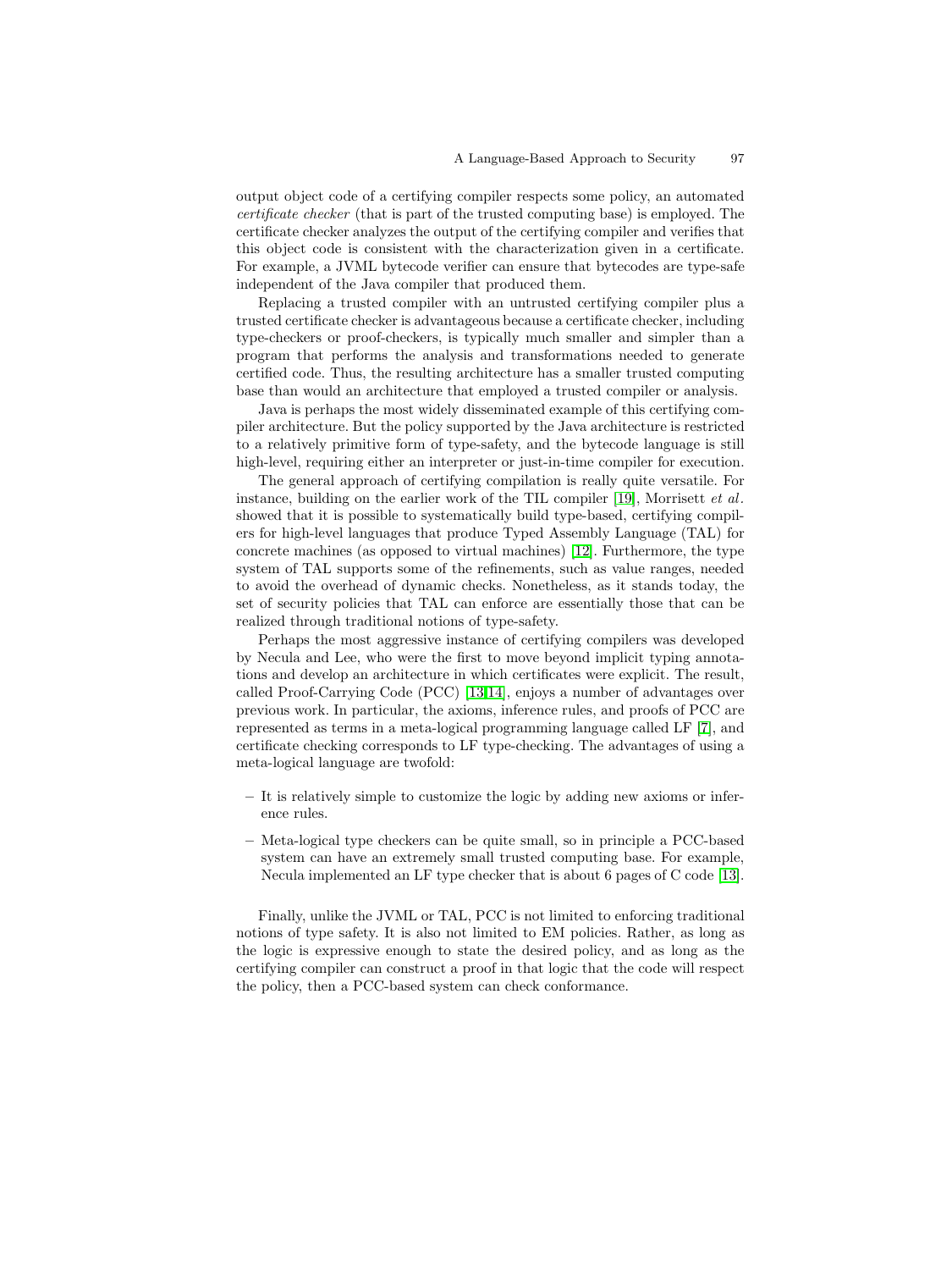### **4.4 Putting the Technologies Together**

Combine in-lined reference monitors, type systems, and certifying compilers the key approaches to language-based security—and the sum will be greater than the parts. In what follows, we discuss the remarkable synergies among these approaches.

*Integrating IRM enforcement with Type Systems.* Static type systems are particularly well-suited for enforcing security policies that have been negotiated in advance. Furthermore, enforcement through static checking usually involves less overhead than a more dynamic approach. And finally, static type systems hold the promise of enforcing liveness properties (*e.g .*, termination) and polices that are not properties  $(e.g.,$  absence of information flow)—things that reference monitors cannot enforce. However, static type systems are ill-suited for the enforcement of policies that depend upon things that can be detected at runtime but cannot be ascertained during program development. Also, it may be simpler to insert a dynamic check than to have a programmer develop an explicit proof that the check is not needed. Consequently, by combining IRMs with advanced type systems, we have both the opportunity to enforce a wider class of policies and more flexibility in choosing an appropriate enforcement mechanism.

*Extending IRM enforcement with Certifying Compilers.* Program rewriting without subsequent optimization generally leads to systems exhibiting poor performance. However, an IRM rewriter could reduce the performance impact of added checking code by inserting checks only where there is some chance that a security update actually needs to be performed. For example, in enforcing a policy that stipulates messages are never sent after certain files have been read, an IRM rewriter needn't insert code before and after every instruction. A small amount of simple analysis would allow insertions to be limited to those instructions involving file reads and message sends; and a global analysis might allow more aggressive optimizations. Optimization technology, then, can recover performance for the IRM approach.

But an IRM rewriter that contains a global optimizer is larger and more complicated than one that does not. Any optimizations had better always be done correctly, too, since bugs might make it possible for the security policy at hand to be violated. So, optimization routines—just like the rest of the IRM rewriter—are part of the trusted computing base. In the interest of keeping the trusted computing base small, we should hesitate to employ a complicated IRM rewriter.

Must an IRM architecture sacrifice performance on the alter of minimizing the trusted computing base? Not if the analysis and optimization are done with the lesson of certifying compilers in mind. An IRM rewriter can add checking code and security updates and then do analysis and optimization to remove unnecessary checking code, provided the IRM rewriter produces a certificate along with the modified object code. That certificate should describe what code was added everywhere and the analysis that allowed code to be deleted, thereby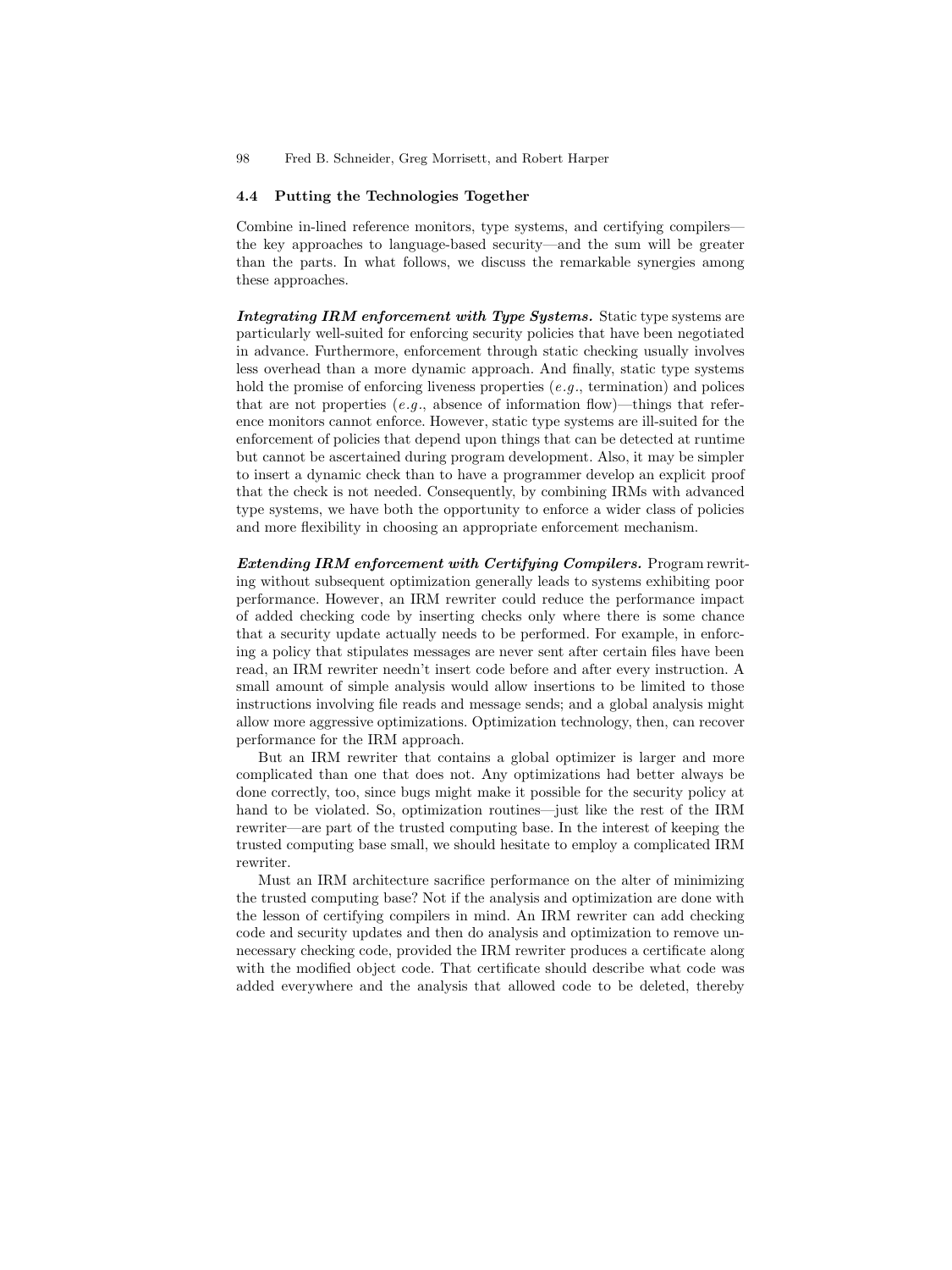enabling a certificate checker (in the trusted computing base) to establish independently that the output of the IRM rewriter will indeed never violate the security policy of interest. Thus, the IRM rewriter is extended if ideas from certifying compilers are adopted.

*Extending Certifying Compilers with IRM enforcement.* Certifying compilers are limited to analysis that can be done automatically. And, unfortunately, there are deep mathematical reasons why certain program analysis cannot be automated—analysis that would be necessary for policies much simpler than found in class EM. Must a certifying compiler architecture sacrifice expressiveness on the alter of automation?

In theory, it would seem so. But in practice, much analysis becomes possible when program rewriting is first allowed. This is an instance of the familiar tradeoff between static and dynamic checks during type checking. For instance, rather than verifying at compile time that a given array index never goes out of bounds, it is a simple matter to have the compiler emit a run-time check. Static analysis of the modified program is guaranteed to establish that the array access is never out of bounds (because the added check prevents it from being so).

The power of a certifying compilers is thus amplified by the capacity to do program rewriting. In the limit, what is needed is the means to modify a program and obtain one in which a given security policy is not violated—exactly what an IRM rewriter does. Thus, the power of certifying compilers is extended if deployed in concert with an IRM rewriter.

## <span id="page-13-0"></span>**5 Concluding Remarks**

In-lined reference monitors, certifying compilers, and advanced type systems are promising approaches to system security. Each allows rich instantiations of the Principle of Least Privilege; each depends on only a minimal trusted computing base, despite the ever-growing sizes for today's operating systems, compilers, and programming environments.

The idea of using languages and compilers to help enforce security policies is not new. The Burroughs B-5000 system required applications to be written in a high-level language (Algol), and the Berkeley SDS-940 system employed objectcode rewriting as part of its system profiler. More recently, the SPIN [\[2\]](#page-14-10), Vino [\[22,](#page-15-9)[18\]](#page-15-10), and Exokernel [\[4\]](#page-14-11) extensible operating systems have relied on language technology to protect a base system from a limited set of attacks by extensions.

What is new in so-called language-based security enforcement is the degree to which language semantics provides the leverage. The goal is to obtain integrated mechanisms that work for both high-level and low-level languages; that are applicable to an extremely broad class of fine-grained security policies; and that allow flexible allocation of work and trust among the elements responsible for enforcement.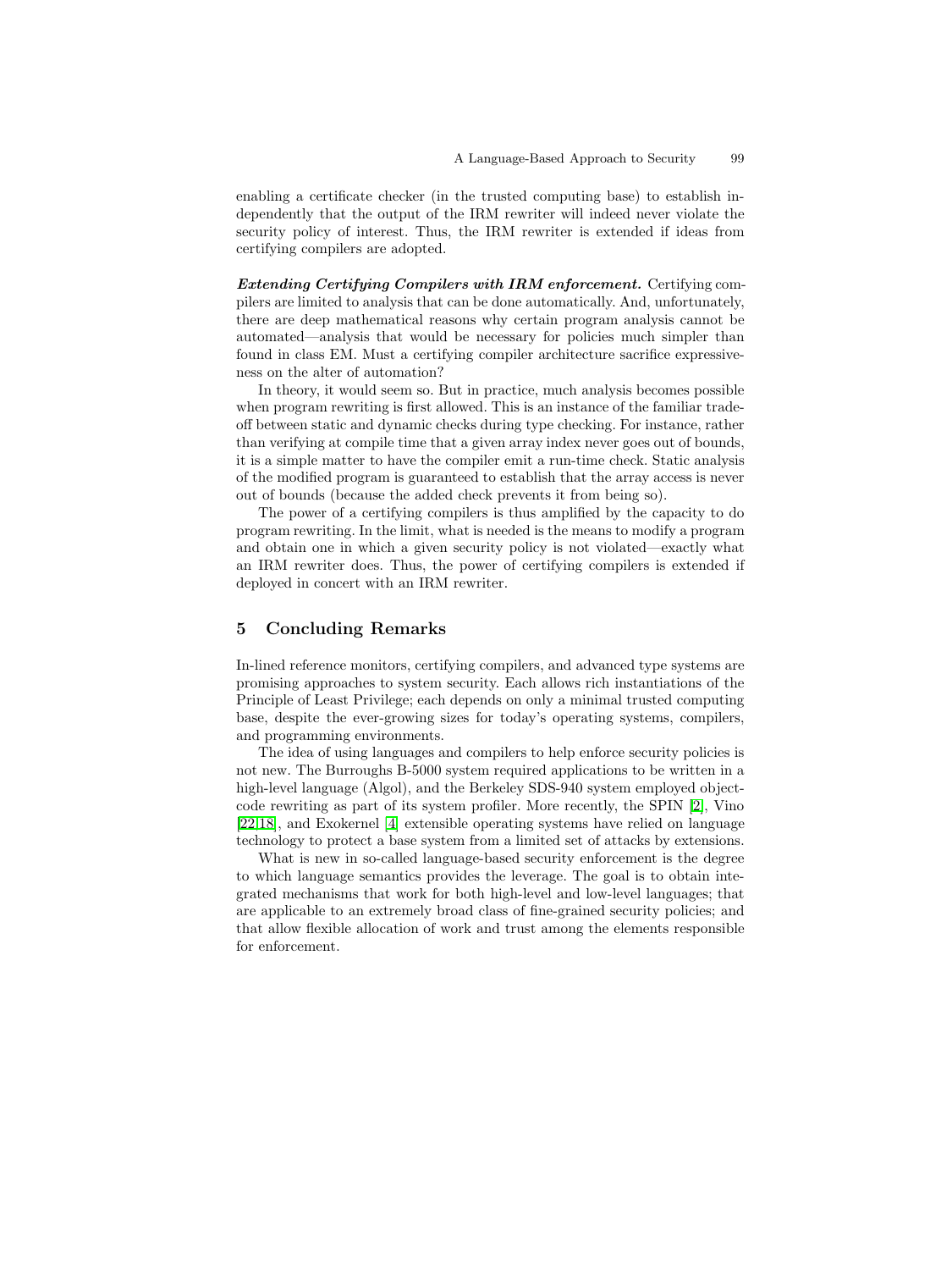#### **Acknowledgments**

The views and conclusions contained herein are those of the authors and should not be interpreted as necessarily representing the official policies or endorsements, either expressed or implied, of these organizations or the U.S. Government.

Schneider is supported in part by ARPA/RADC grant F30602-96-1-0317, AFOSR grant F49620-00-1-0198, Defense Advanced Research Projects Agency (DARPA) and Air Force Research Laboratory Air Force Material Command USAF under agreement number F30602-99-1-0533, National Science Foundation Grant 9703470, and a grant from Intel Corporation.

Morrisett is supported in part by AFOSR grant F49620-00-1-0198, and the National Science Foundation under Grant No. EIA 97-03470.

Harper is sponsored by the Advanced Research Projects Agency CSTO under the title "The Fox Project: Advanced Languages for Systems Software", ARPA Order No. C533, issued by ESC/ENS under Contract No. F19628-95-C-0050.

### <span id="page-14-0"></span>**References**

- 1. B. Alpern and F.B. Schneider. Defining liveness. *Information Processing Letters* 21(4):181–185, Oct. 1985.
- <span id="page-14-10"></span>2. B. Bershad, S. Savage, P. Pardyak, E. Sirer, M. Fiuczynski, D. Becker, C. Chambers, and S. Eggers. Extensibility, safety and performance in the SPIN operating system. In *Proc. 15th ACM Symp. on Operating System Principles (SOSP)*, pages 267–284, Copper Mountain, Dec. 1995.
- <span id="page-14-7"></span>3. R. L. Constable *et al. Implementing Mathematics with the NuPRL Proof Development System*. Prentice-Hall, 1986.
- <span id="page-14-11"></span>4. D. Engler, M. Kaashoek, and J. O'Toole. Exokernel: An operating system architecture for application-level resource management. In *Proc. 15th ACM Symp. on Operating System Principles (SOSP)*, Copper Mountain, 1995.
- <span id="page-14-5"></span>5. U. Erlingsson and F. B. Schneider. SASI enforcement of security policies: A retrospective. In *Proceedings of the New Security Paradigms Workshop*, Ontario, Canada, Sept. 1999.
- <span id="page-14-4"></span>6. U. Erlingsson and F. B. Schneider. IRM enforcement of java stack inspection. In *IEEE Symposium on Security and Privacy*, Oakland, California, May 2000.
- <span id="page-14-9"></span>7. R. Harper, F. Honsell, and G. Plotkin. A framework for defining logics. *Journal of the ACM*, 40(1):143–184, Jan. 1993.
- <span id="page-14-2"></span>8. L. Lamport. Proving the correctness ofmultiprocess programs. *IEEE Transactions on Software Engineering*, SE-3(2):125–143, March 1977.
- <span id="page-14-3"></span>9. L. Lamport. Logical Foundation. In *Distributed Systems-Methods and Tools for Specification*, pages 119-130, Lecture Notes in Computer Science, Vol 190. M. Paul and H.J. Siegert, editors. Springer-Verlag, 1985, New York.
- <span id="page-14-1"></span>10. J. McLean. A general theory of composition for trace sets closed under selective interleaving functions. In *Proc. 1994 IEEE Computer Society Symposium on Research in Security and Privacy*, pages 79–93, Oakland, Calif., May 1994.
- <span id="page-14-6"></span>11. G. Morrisett, D. Walker, K. Crary, and N. Glew. From System F to typed assembly language. In *Proc. 25th ACM Symp. on Principles of Programming Languages (POPL)*, pages 85–97, San Diego California, USA, January 1998.
- <span id="page-14-8"></span>12. G. Morrisett, D. Walker, K. Crary, and N. Glew. From System F to typed assembly language. *ACM Transactions on Programming Languages and Systems*, 21(3):528– 569, May 1999.